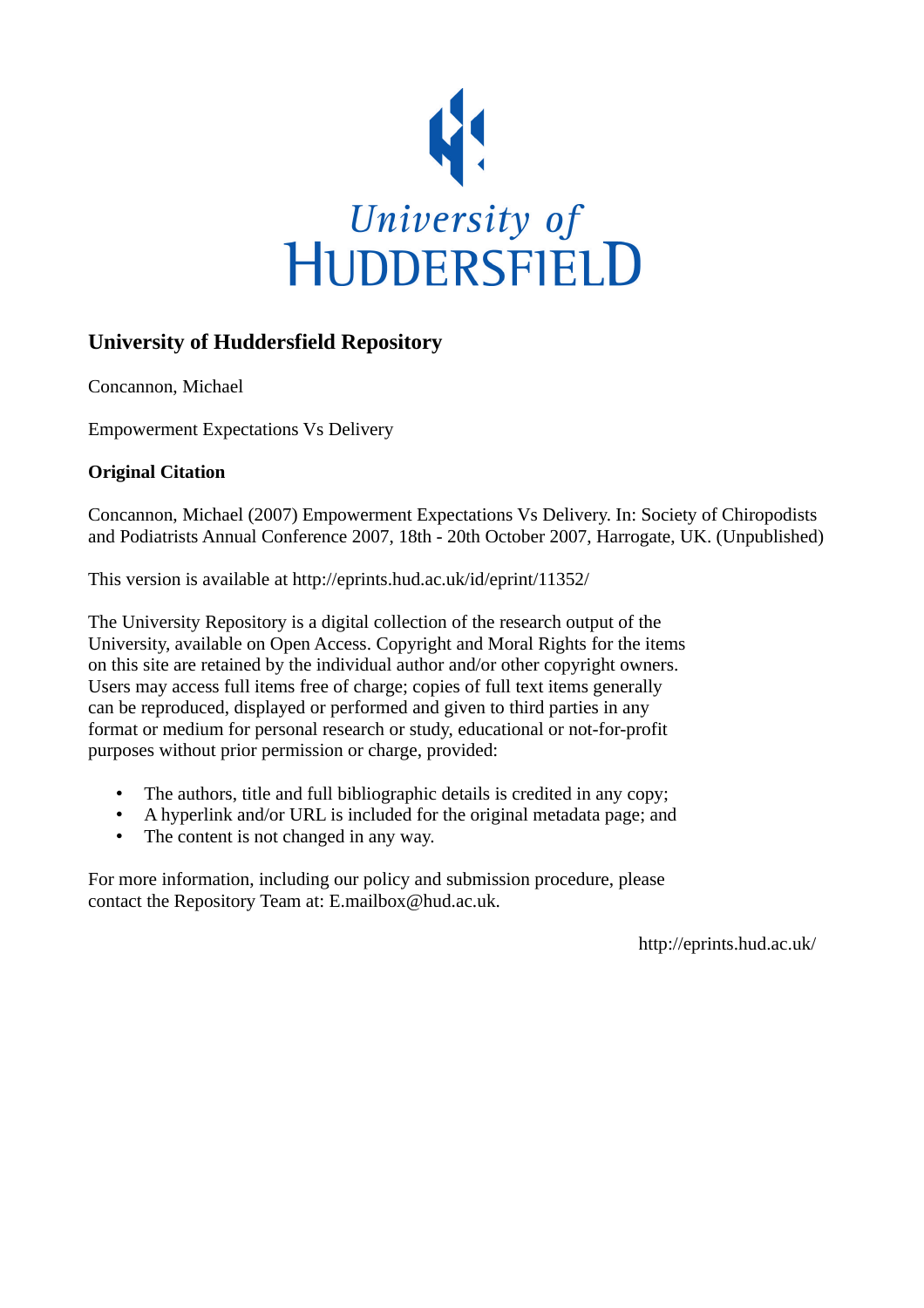$\overline{0}$ 

### Michael Concannon Senior Lecturer

Empowerment Expectations Vs Delivery

## $1$   $\blacksquare$  Initiation for this talk

- National Service Framework in Diabetes 2001
- NSF standards of delivery:
- One of the concluding statements from the DOH was "Diabetic services will be:
- Person centred: empowering the individual to adopt a healthy lifestyle and to manage their own diabetes through education and support which recognises the importance of lifestyle, culture and religion, and which where necessary tackles the adverse impact of material disadvantage and social exclusion."

### $2$   $\blacksquare$  How are podiatrists able to meet this standard?

• The QAAHE 2001, NSF 2001, HPC 2004 (in partnership with SoCP) have benchmarks stating:

"The graduate should be able to educate motivate and alter behaviour. They should also be able to recognise opportunities to influence social policy!"

•

#### • **Search for the answers?**

- Part of my role working for the University of Huddersfield has been developing and delivering: CPD related to health promotion
	- MSc in Diversity for AHP's / community workers.
- MSc in clinical practice which included optional subjects of diabetology and tissue viability.
- MSc dissertation Empowerment!

### $4 \blacksquare$  The role of podiatry!

#### MSc Dissertation: 5

### Empowerment and patient centred education Expectations Vs Delivery

- Aim:
	- •To explore the concept of empowerment from a delivery perspective for people with diabetes (within podiatry)
- Objectives:
	- •Level of knowledge
	- •Attitudes towards empowerment
	- •Establish the level of training

#### The literature suggests 6

- Little evidence of success supporting the use of / need for, empowerment.
- Empowerment should be interactive, cultivating control in others through the sharing of knowledge, expertise and resources. This philosophy breaks the tradition of patients receiving a service but encourages active partnerships between practitioner and patient.
- The literature strongly suggests that the medical model that we work within will not allow this!

#### 7**D** Literature Review

- "the medical model is no more than Capitalistic marketing" Grace 91 & Skelton 94
- "Clear evidence needing the power to shift from the 'so called expert' to the 'actual expert' of the disease" Kendall 2003
- "Paternalism is endemic in the NHS, benign and well intentioned, but creating and maintaining an unhealthy dependency!" Coulter 1999

#### 8 **Method**

- Survey in the form of Questionnaire
- 4 sections (5 point Likert Scales used with semantic differentials)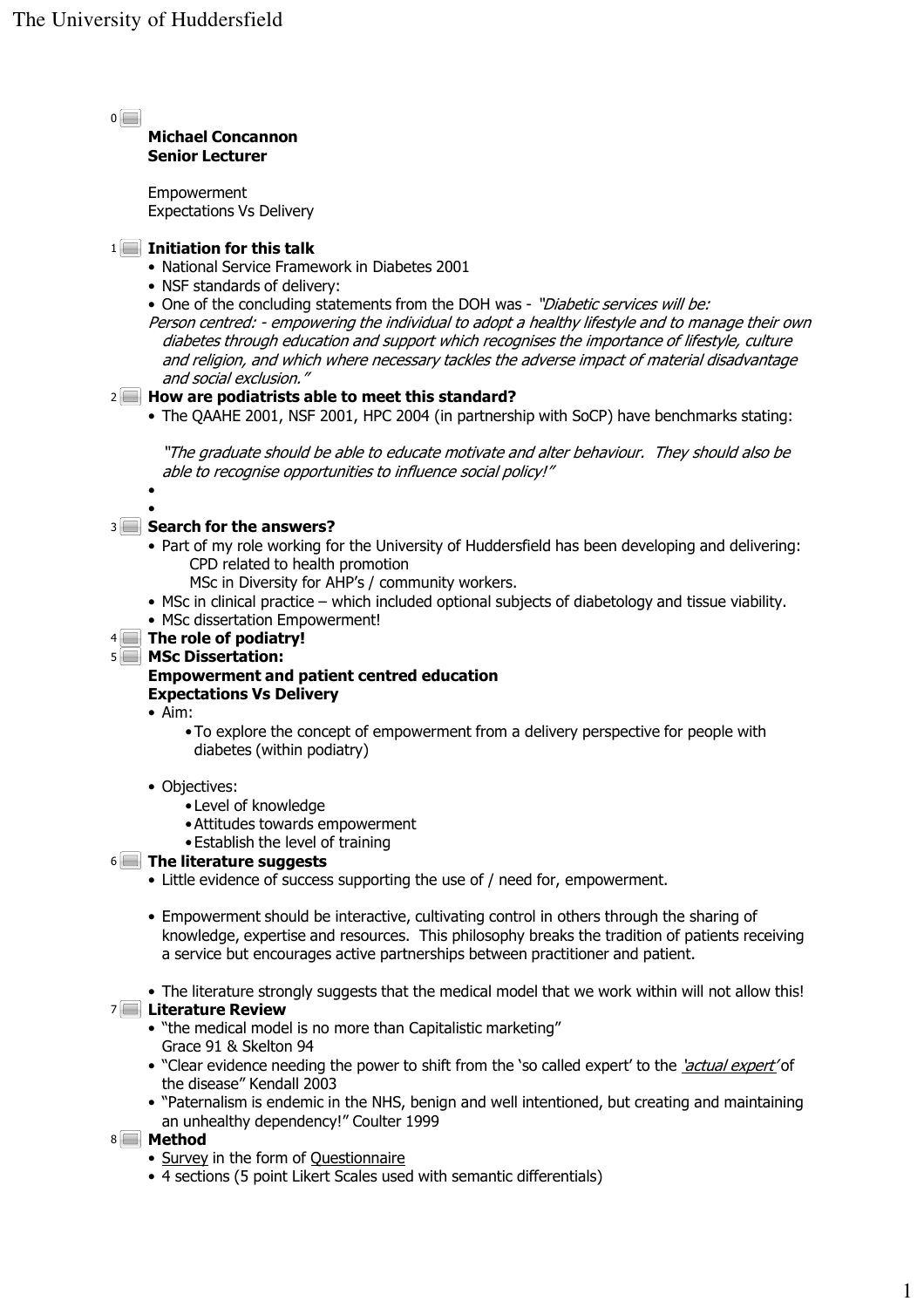- Demographics
- DAS (prevalidated and used with permission)
- NSF offering validity in raising questions from official documentation from DOH
- Training standards and competencies
- <sup>9</sup> Method
	- Sampling Non randomised and convenient sample of 130 clinically active SRCh/podiatrists were targeted
	- Data collection Anonymity and informed consent assured
	- Data analysis Using SPSS a mixture of descriptive and parametric tests were used
	- Pilot study This was carried out on a purposive sample in order to test and if needed refine and ensure reliability of the chosen method
	- Final study The final study was carried out in line with ethical approval

Results 10

#### 20 Pages in the dissertation illustrating 25 graphs and 8 tables!

- Mean, median and SD's
- Box and Whisker plots
- Graphs, Histograms and Pie Charts

•

- Inferential Stats = Parametric Tests
	- 1 Regression analysis using Pearson's correlation (sunflower chart showing strength of relationships)
		-
		-
	- $-2$  Unpaired (independent t tests)

11 **Results** 

- From 99 returned questionnaires:
	- The results indicated that podiatrists perceived themselves to have an awareness of diabetes and issues related to empowerment
	- DAS (18-90 possible) 70
	- NSF (12-60 possible) 34
	- Training Needs only 17 people believed training was sufficient at undergraduate level

#### Results worthy of discussion 12

- Cross tabulations
- Pt with DM is the most important member of the MDT!

82/99 agreed 50/82 strongly – 3/99 disagreed 0/99 strongly

- Participants are forward thinking in attitude! 2 statements earlier however?
- Individuals with DM should have the final say in setting blood glucose levels!
- 35/99 agreed 5/99 strongly 32/99 disagreed 7/99 strongly
- •

•

• An opinion consistent with the medical model of care and its critical influence on empowerment, as highlighted in the literature review (Glaser 1990, Grace 1991, Skelton 1994, Johnston-Roberts 1999, Coulter 1999, Feder & Griffith 2000, Taylor 2000, Patterson 2001 and Traynor 2003).

13 <u>Pet! Only 17 people felt that their podiatry training was sufficient for this topic</u> 14<sup>1</sup> Conclusion

- Health Professionals, whilst good intentional are reluctant to relinquish control to patients therefore tokenistic and paternalistic with practice of empowerment
- The framework of the NHS is not conducive to a true empowerment model Gibson 91, Henwood et al 2003, Christie & Cross 2003.
- Health promotion based on issues perceived important by the HCP are unlikely to succeed and should address the beliefs and priorities of people with DM Boulton et al 2000

#### 15<sup>
</sup>Conclusion

The majority of us believe that we are:

Person centred: - achieving success in our attempts to empower

• • Only 17 people of the 99 who took part in this study believed their undergraduate training in empowerment was sufficient

•

"You have heard it said that the best business in the world would